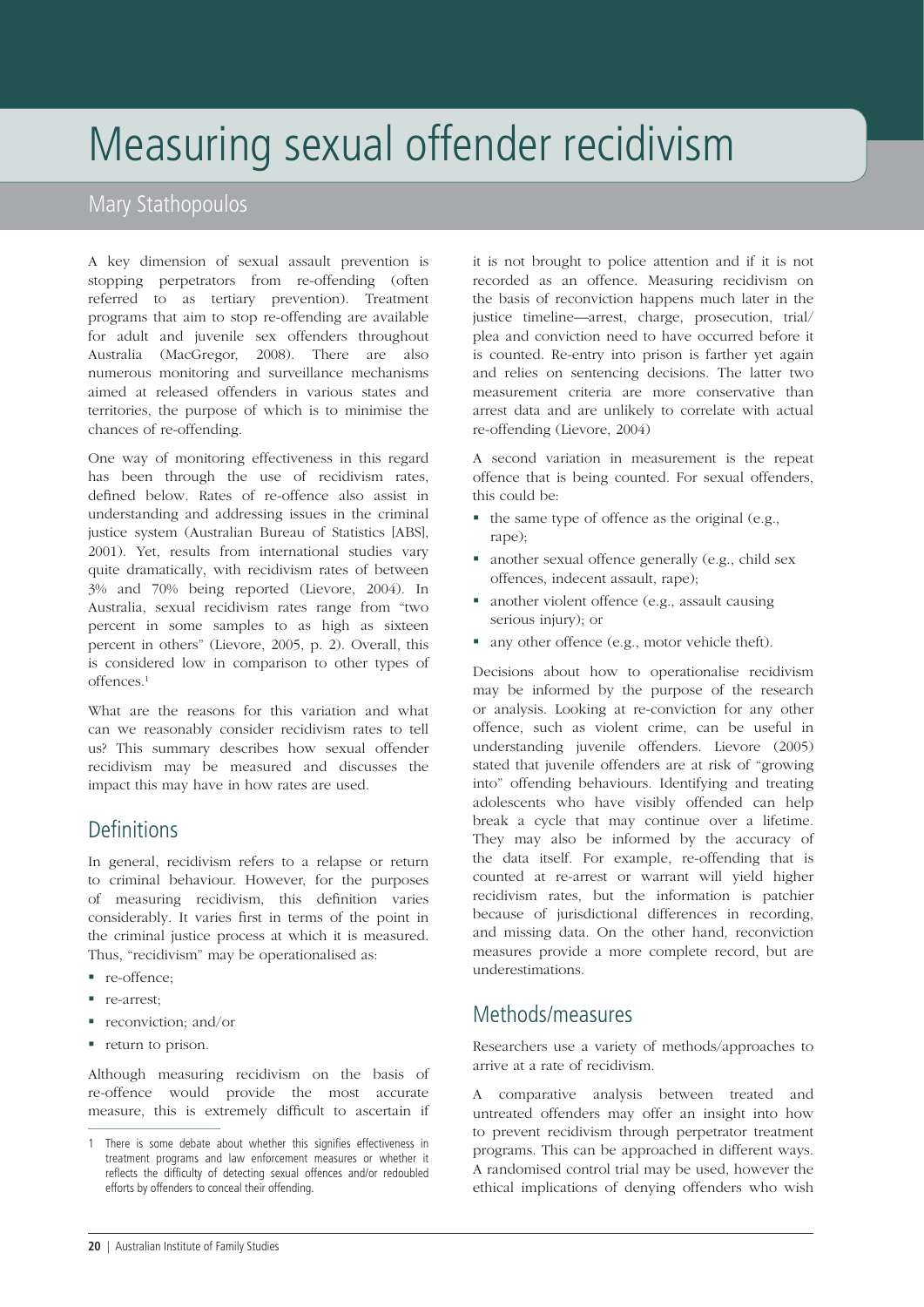## **Research summary**

to be treated in order to establish a control group are questionable (Marshall & Marshall, 2007). A way to avoid this is to use an incidental untreated sample with which to compare against a sample of sexual offenders in a given treatment program. An incidental untreated sample is a group of incarcerated sex offenders who happen to not have attended any offender programs with which the treated group can be compared. However, issues of equivalence between the groups in relation to static and dynamic risk factors can affect the validity of the research.

Static risk factors refer to fixed variables such as the offenders' sex, age, ethnicity, criminal history and their relationship to the victim. Dynamic risk factors refer to those variables open to change through treatment, including factors such as "substance abuse, general social skills, sexual arousal patterns and the quality of relationships" (Lievore, 2005, p. 2). In order to avoid these issues, another methodology adopted is one based on actuarial risk. Actuarial risk assessment measures come from an evaluation of dynamic and static risk factors. These can then be used to calculate an estimated actuarial risk rate with which to measure the effectiveness of treatment programs or to compare to untreated sexual offender recidivist rates (Marshall & Marshall, 2007).

Regardless of which methodological approach is used, accurate measures are affected by other factors, such as follow-up periods, drop-out rates, alternative and hidden offences and plea bargaining, as well as the data sources used:

- *Follow-up periods*—Follow-up periods refer to the length of time that sexual offenders are "trailed" in terms of their sexual offending behaviour. Follow-up periods can be anywhere from six months to twelve years. The longer the follow-up period allowed, the more accurate and valid will be the measure of recidivism. Follow-up periods can be affected by whether the research is retrospective and the time and economic constraints to the researchers. Retrospective as well as prospective studies of sexual offending recidivism can be plagued by low response rates and drop-out rates of sexual offenders.
- *Drop-out rates*—Drop-out rates may be due to selective attrition or geographical issues (Hanson, Broom, & Stephenson, 2004). These concerns also

contribute to the difficulty of measuring treatment efficacy.

- *Alternative and hidden offences*—Alternative and hidden offences can also affect outcomes. If a sexual offender is re-arrested or re-convicted for an alternative sexual offence or another type of offence, rates of recidivism may be affected. As stated above, this can depend on the definition that is given to recidivism at the beginning of the research. Hidden offences are those that are not reported. Lievore (2005) has pointed out that within relationships of previous sexual offenders, coercion and violence in sexual activities may be viewed or experienced as normative and therefore never come to the attention of authorities.
- *Plea-bargaining*—Plea-bargaining refers to an agreement by the offender to plead guilty to a lesser offence in order for the prosecutor to secure a conviction without a trial. Plea-bargaining of offences can also contribute to the hidden nature of sexual offences. A re-offender who is arrested and convicted may plea-bargain to a lesser offence or only be charged for a more violent offence in a multiple-offence scenario.
- *Data sources*—Data sources can include official and unofficial records of sexually offensive behaviour. Unfortunately, there may not be consistency in reporting methods from region to region or across states and territories. Some records may be incomplete and others can sometimes be lost, leaving large gaps in the data required for calculation of sexual offence recidivism (Furby, Blackshaw, & Weinrott, 1998).

## Attrition of sexual offences from the legal system

The dropout of sexual assault cases from the criminal justice system—particularly in the early stages needs to be factored in when interpreting the lower recidivism rates.

The following process of drop-out before arrest or charge affects, from the outset, the size of the population upon which recidivism rates are based. Briefly:

- 1 in 6 women who experience a sexual assault report to police;
- two-thirds of reported cases are actually recorded by police (calculation based on Gelb, 2007); and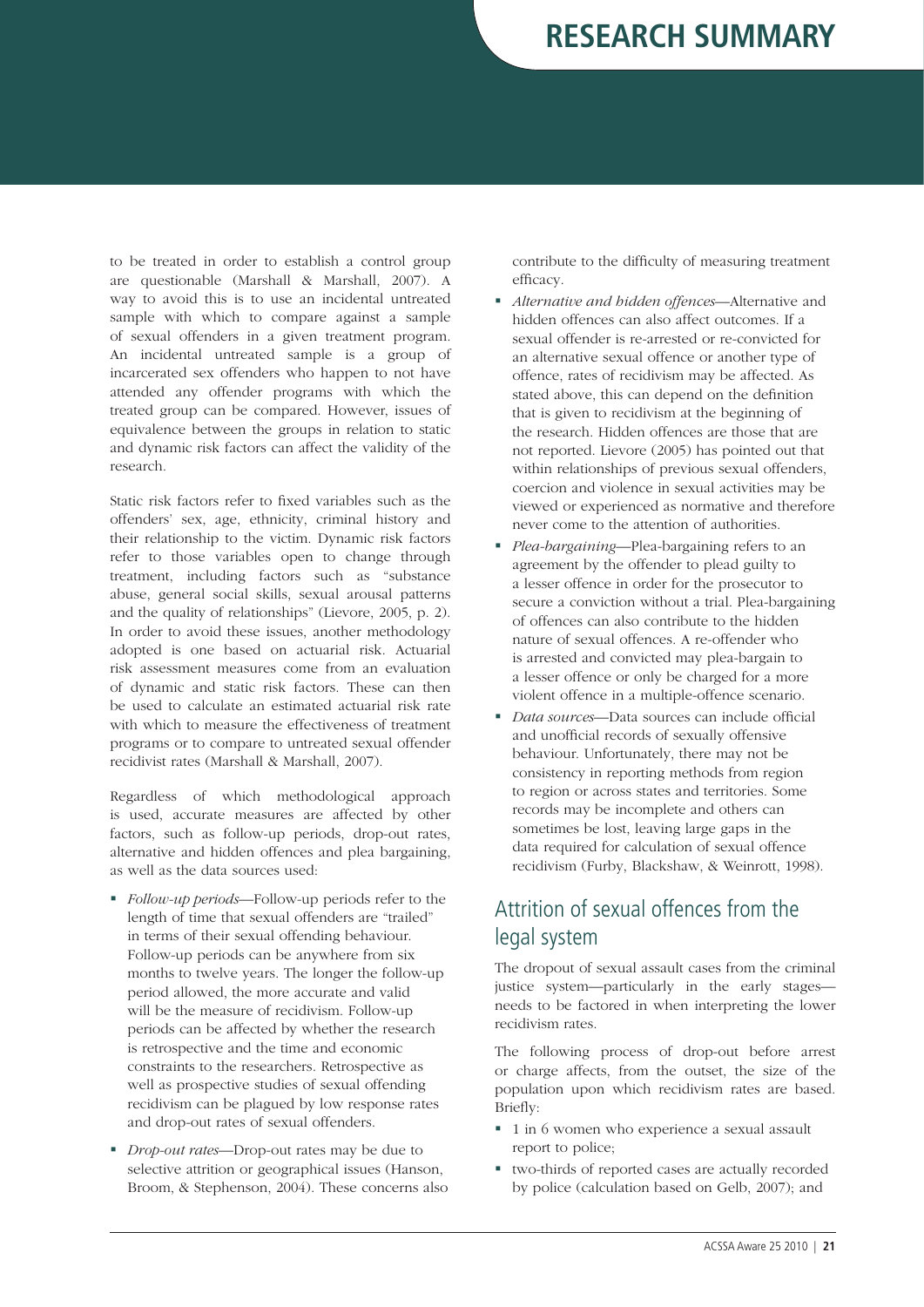for incidents of sexual assault that were recorded, the offender(s) were proceeded against for approximately 1 in 4 victims (measured at 6 months after the report was made; ABS, 2004).

In addition, it is unclear whether the alleged offenders against whom the police proceeded are representative of sexual offenders who do not come to police attention. Cases that do proceed are more likely to involve: additional physical injury, an unknown perpetrator, a prior offending history of the offender, and forensic evidence (Heenan & Murray, 2007; Lievore, 2005). This does not represent the empirical picture of sexual assault provided by the Personal Safety Survey (ABS, 2006).

Figure 1 shows the decreasing size of the offender population at different stages of the justice process.

#### What can sexual offender recidivism rates tell us?

Rates of sexual offender recidivism are unlikely to be the whole picture in terms of re-offending. It is difficult to say whether recidivism rates are about sexual offending per se, or whether they only tell us something about the repeat offending of those most likely to be in the justice system in the first place. This is primarily due to how sexual offending comes to the attention of the legal system. That only a sixth of known sexual assaults are reported (ABS, 2006) means that detected offenders are the minority. Where recidivism is defined as reconviction, we can see from Figure 1 how small that population is relative to the number of known sexual assault victims (0.9%). Recidivism rates also cannot tell us about hidden sexual assault such as intimate partner rape. This type of offence, which may be repeated over years, may never come to the attention of police or end up in the justice system. Therefore, the true extent of these crimes and recidivist rates are not currently known.

Sexual offence recidivism rates can, however, tell us about visible offenders and the points at which they come into contact with the criminal justice system. Although statistics highlighting the rate of recidivist activity of sexual offenders are affected by variables, as is evidenced in Table 1, they can be used to understand the efficacy of treatment programs for offenders. Strategies to assist in



Source: Gelb (2008), p. 4

#### **Figure 1: Attrition of sexual assault cases from the criminal justice system**

increasing the reliability of recidivism rates of sexual offenders include researchers drawing on a range of unofficial data sources, such as the self-reported data of offenders. Self reported data can help fill in the gaps when other official records are not available. Longer follow-up periods such as 20 or 30 years can be established, as longer observation times afford greater periods in which to observe and record criminal activity (Payne, 2007). Finally, adopting consistent recording procedures nationwide so that data can be aggregated across states and territories ensures that all researchers are working with consistent data, and any changes in rates can be captured.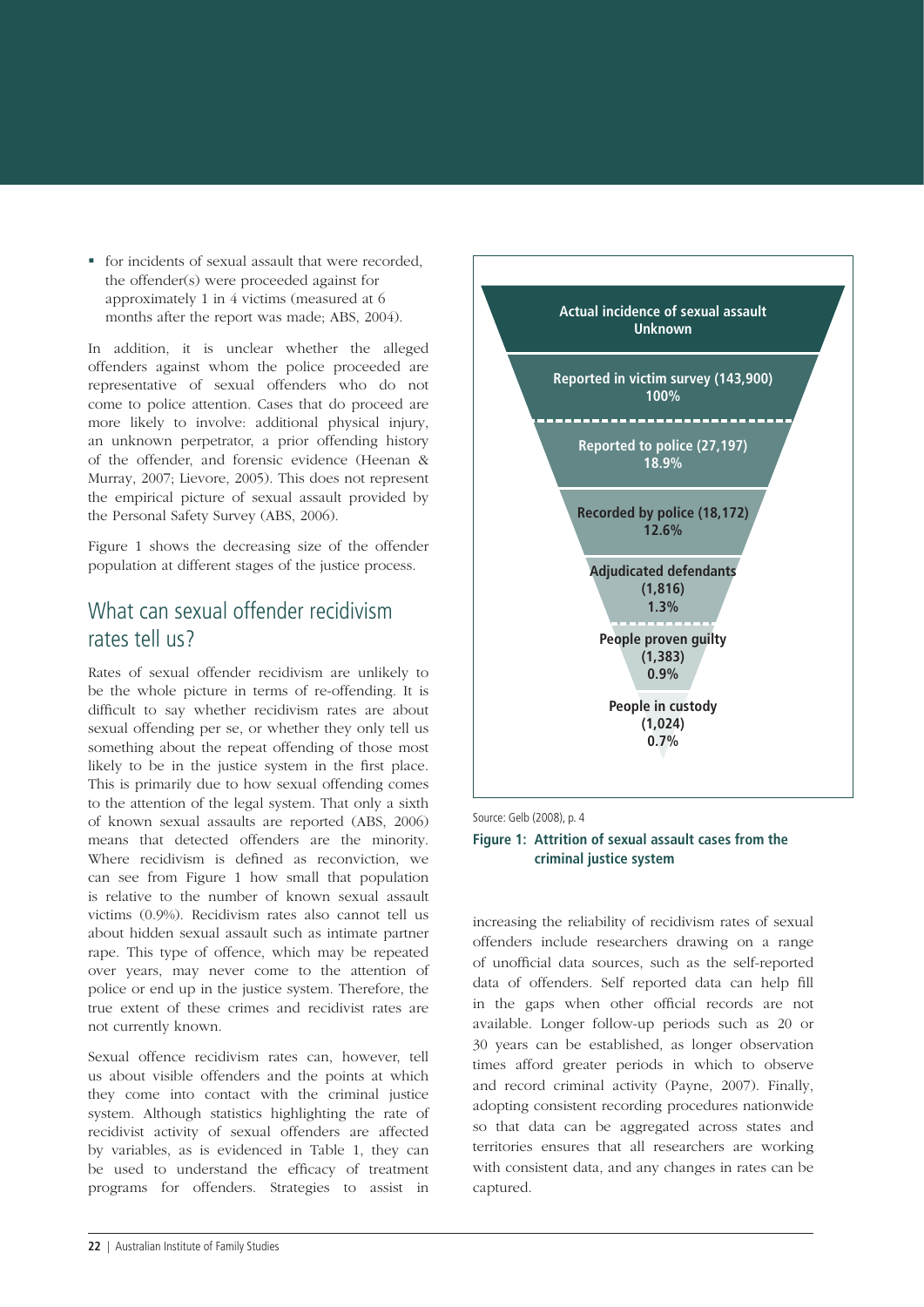|                                                      |                                                       | Table 1: Recidivism rates across a sample of follow-up studies |                 |                                            |                                                                                                                                      |                                          |                                                                                                                                                           |                                                                                                                                                  |
|------------------------------------------------------|-------------------------------------------------------|----------------------------------------------------------------|-----------------|--------------------------------------------|--------------------------------------------------------------------------------------------------------------------------------------|------------------------------------------|-----------------------------------------------------------------------------------------------------------------------------------------------------------|--------------------------------------------------------------------------------------------------------------------------------------------------|
|                                                      |                                                       |                                                                | Definition of   |                                            |                                                                                                                                      | Recidivism offence type                  |                                                                                                                                                           |                                                                                                                                                  |
| Study                                                | Sample (n)                                            | Index sex offence                                              | recidivism      | Follow-up<br>period                        | Sex offences                                                                                                                         | Violent offences                         | Sex and/or violent<br>offences                                                                                                                            | Any offence                                                                                                                                      |
| Burgoyne 1979<br>Australia                           | 115                                                   | Attempted rape<br>Rape (62%)                                   | Reconviction    | years<br>$4 - 9$                           | Rape/attempted rape 2%<br>Other 5%                                                                                                   | 31% (may have included<br>sex offences)  |                                                                                                                                                           | 58%                                                                                                                                              |
| <b>Broadhurst &amp;</b><br>Maller 1992<br>Australia  | 502                                                   | knowledge, incest,<br>ndecent dealings<br>Rape, carnal         | Reincarceration | Up to 12<br>years                          | Homologous 5.2%<br>Other 3.2%                                                                                                        | 20.9%                                    | 27.1%                                                                                                                                                     | 36.2%                                                                                                                                            |
| <b>Broadhurst &amp;</b><br>Loh 1997<br>Australia     | 2,785                                                 | Not specified                                                  | Re-arrest       | maximum 11<br>Average<br>6 years,<br>years | 10%                                                                                                                                  | 20%                                      | 41%                                                                                                                                                       |                                                                                                                                                  |
| Greenberg, Da<br>Silva & Loh<br>Australia<br>2002    | treatment<br>offender<br>referred<br>for sex<br>2,165 | Child molesters and<br>rapists                                 | Re-arrest*      | to 7 years<br>$\overline{p}$               | Untreated child molesters<br>Untreated rapists 4.5%<br>Treated child molesters<br>Treated rapists 7%<br>Overall 15.5%<br>5.6%<br>16% |                                          | Untreated child molesters<br>Untreated rapists 15.7%<br><b>Treated</b> child molesters<br>Treated rapists 21.2%<br><b>Overall 28.3%</b><br>18.6%<br>10.5% | Untreated child molesters<br>Untreated rapists 60.1%<br>Treated child molesters<br>Treated rapists 60.8%<br><b>Overall 49.7%</b><br>43.3%<br>41% |
| New Zealand<br>Braybrook &<br>Spier 1994<br>Southey, | groups<br>in two<br>273                               | Not specified                                                  | Reconviction    | 5 years and<br>10 years                    | Rape within five years 6%<br>Various other sexual<br>offences 4%-13%                                                                 | 33% of each group<br>within five years   |                                                                                                                                                           | Within 5 years: 59% of<br>10-year group<br>64% of 5-year group<br>Overall 72% over 10<br>vears                                                   |
| New Zealand<br>Spier 2002                            | 1,556                                                 | Not specified                                                  | Reconviction    | to 5 years<br>$Up$ t                       | 4% within 5 years for<br>3% within 2 years<br>7% within 5 years<br>serious violations                                                | 12% within 2 years<br>23% within 5 years |                                                                                                                                                           | 47% within 5 years<br>30% within 2 years                                                                                                         |

\* A variety of measures was used. Only selected results are reported here. \* A variety of measures was used. Only selected results are reported here.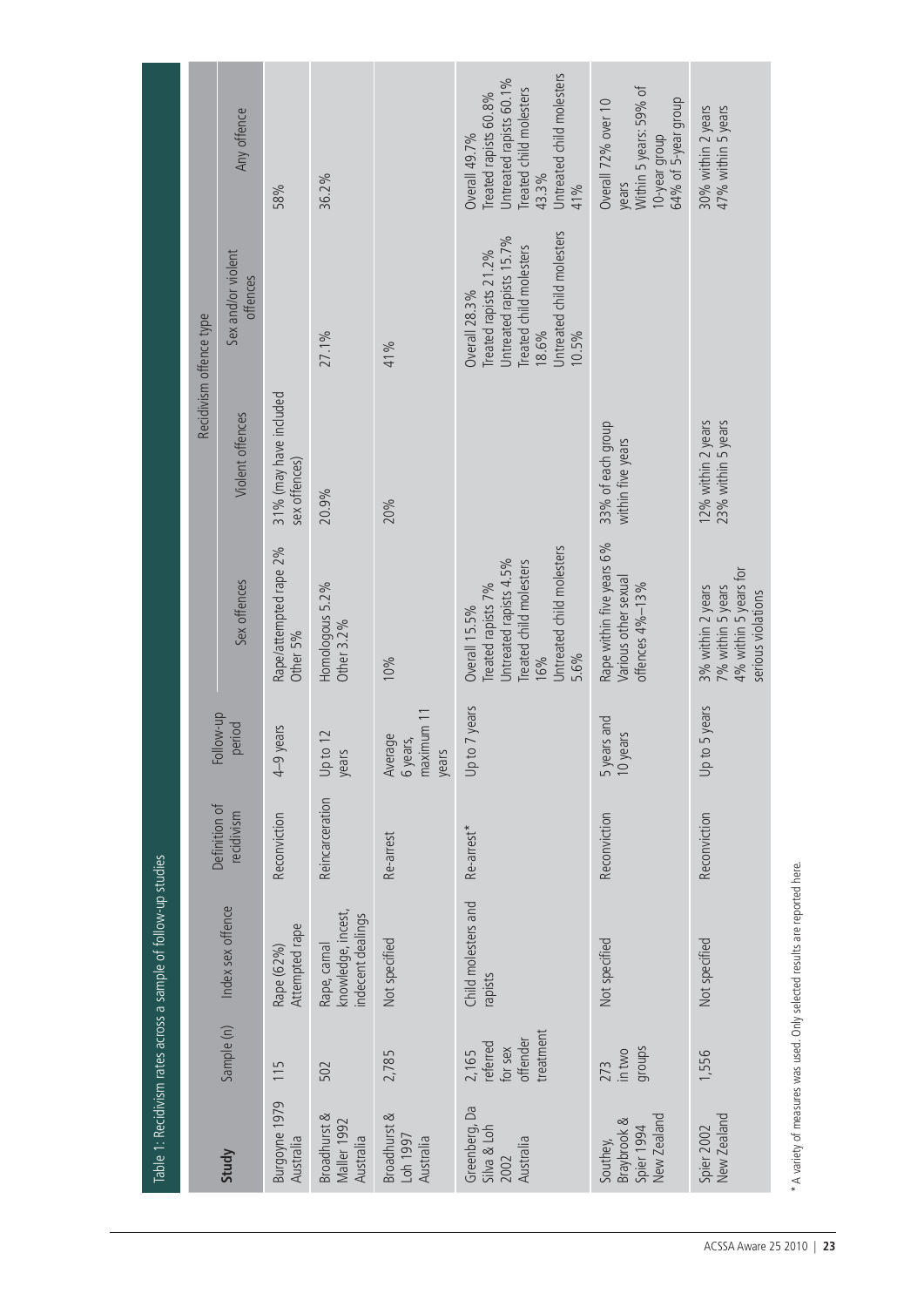|                                                                       |                     | Table 1: Recidivism rates across a sample of follow-up studies                                                                                                                                     |                             |                                                                                                                            |                                                                                                                                                        |                                                                                                                                                           |                                              |                                                                                                                           |
|-----------------------------------------------------------------------|---------------------|----------------------------------------------------------------------------------------------------------------------------------------------------------------------------------------------------|-----------------------------|----------------------------------------------------------------------------------------------------------------------------|--------------------------------------------------------------------------------------------------------------------------------------------------------|-----------------------------------------------------------------------------------------------------------------------------------------------------------|----------------------------------------------|---------------------------------------------------------------------------------------------------------------------------|
|                                                                       |                     |                                                                                                                                                                                                    |                             |                                                                                                                            |                                                                                                                                                        |                                                                                                                                                           | Recidivism offence type                      |                                                                                                                           |
| Study                                                                 | Sample (n)          | Index sex offence                                                                                                                                                                                  | Definition of<br>recidivism | Follow-up<br>period                                                                                                        | Sex offences                                                                                                                                           | Violent offences                                                                                                                                          | Sex and/or violent<br>offences               | Any offence                                                                                                               |
| <b>Brown 1996</b><br>Motiuk &<br>Canada                               | 570                 | Federally sentenced<br>Incest offenders (n<br>Paedophiles (n = $114$ )<br>rapists ( $n = 118$ )<br>$= 46$                                                                                          | Reconviction                | for 329 under<br>$1-3$ years for<br>241 newly<br>Average 3.5<br>supervision<br>community<br>years<br>52 months<br>released | Under community<br>Paedophiles 10%<br>Paedophiles 4%<br>New release<br>Rapists 8%<br>Overall 5%<br>Rapists 6%<br>supervision<br>Incest 4%<br>Incest 3% | Under community<br>Paedophiles 18%<br>Paedophiles 11%<br>Rapists 21%<br>Rapists 25%<br>Overall 20%<br>New release<br>supervision<br>ncest 11%<br>ncest 9% |                                              | Overall 34%                                                                                                               |
| Proulx et al.<br>Canada<br>1998                                       | 172                 | taking part in 2-year<br>months; Completed<br>treatment program<br>months; Extended<br>treatment 12-24<br>70 rapists & 102<br>child molesters<br>$($ Dropouts < $12$<br>treatment $>24$<br>months) | Reconviction                | 155 months<br>Mean of 56<br>1 month to<br>months                                                                           | Completed 35%<br>Child molesters<br>Completed 6%<br>Extended 21%<br>Extended 23%<br>Dropout 21%<br>Dropout 21%<br>Rapists                              | Completed 50%<br>Child molesters<br>Completed 6%<br>Extended 27%<br>Extended 27%<br>Dropout 21%<br>Dropout 54%<br>Rapists                                 |                                              | Completed 65%<br>Child molesters<br>Completed 6%<br>Extended 32%<br>Extended 39%<br>Dropout 33%<br>Dropout 71%<br>Rapists |
| 1998, 1999,<br>colleagues<br>England &<br>Soothill &<br>Wales<br>2000 | 3,596               | offenders convicted<br>Cohort of male sex<br>in 1973                                                                                                                                               | Reconviction                | 32 years 1963<br>1994<br>$\frac{1}{2}$                                                                                     | offences 10% within 20<br>For any sexual offence<br>17% within 20 years<br>For serious sexual<br>Rapists<br>years                                      |                                                                                                                                                           | 38% within 20 years<br>Rapists               | 61% within 20 years<br>Rapists                                                                                            |
| England &<br>Marshall<br>1997a<br>Wales                               | Men born<br>in 1953 | Not specified                                                                                                                                                                                      | Reconviction                | to estimated<br>sex offender<br>population<br>in relation<br>Calculated                                                    | 10% within five years of<br>first conviction                                                                                                           | 12% within five years of<br>first conviction                                                                                                              | 22% within five years of<br>first conviction |                                                                                                                           |